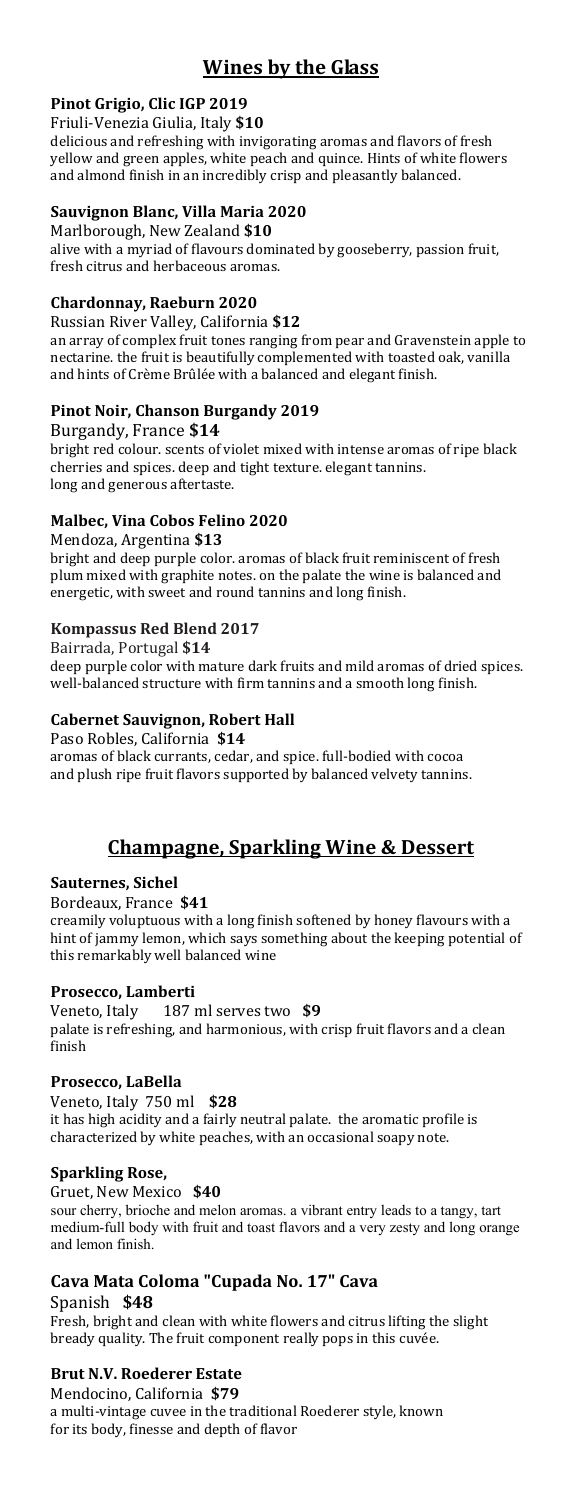# **Whites by the Bottle**

## **Sauvignon Blanc, Honig, 2021**

Napa Valley, California **\$45**

flavors and aromas are reminiscent of peaches, lemon curd, white grapefruit, and passion fruit with perfectly balanced notes of citrus and stone fruit. the fullness of the mid-palate is complemented by a crisp, lengthy finish.

#### **Sancerre Blanc, Hubert Brochard 2019**

Loire Valley, France **\$77**

classic expression of a sauvignon blanc from the appellation with aromas and flavors of citrus, fresh herbs, and elderflower. minerals and fruit linger on the finish.

#### **Pinot Blanc**, **Elk Cove 2021**

Willamette Valley, OR **\$47** pear, tangerine and ginger on the nose lead to a juicy, rounded palate of honeydew melon, green apple,

### **Riesling, Forge Dry Classique 2019**

Fingers Lake, NY **\$42** with the nose of anise and mango, along with the candied lemon and saline flavor, this leads to a super fresh, dry riesling

#### **Viognier, Yalumba 2021**

Southeastern Australia **\$32** white flowers and honeysuckle dominate the aromas with ginger and five spice to finish which leads into a creamy mid-palate with a silky textural finish.

## **Chardonnay, Big Table Farm "The Wild Bee" 2020**

Willamette Valley, Oregon **\$62**

offers up lemon custard and stone fruit for a clean bright expression. it has a persistent white floral note that leads into warm toast and hazelnut. perfectly developed golden grapes, finish like a bite of perfectly ripe pear.

#### **Chardonnay, Paul Hobbs "Crossbarn" 2019**

Sonoma County, California **\$65**

luminescent pastel gold in color, aromatic mélange of stone fruit with hints of lemon zest.

#### **Rose, Domaine Lafage Miraflors 2020,**

France **\$41**

fruity with citrus hints of grapefruit, orange peel, strawberry and roses. fresh, rich and vibrant, notes of lemon and apricot flood the palate.

# **White Wines of Distinction**

#### **Chardonnay, Rombauer 2020**

Napa Valley, California **\$87** enticing aromas of vanilla, peach and mango are layered with apricots,

creme brulee, butter and a slight minerality.

#### **Chardonnay, Les Noistiers Kistler 2019**

Sonoma County, California **\$132**

classic balance of layered, juicy fruit and mineral backbone. It is delicious wine, with white flowers and stone fruit aromatics leading to a full bodied, juicy core, loaded with flavors of peach, apricots, pineapple and pear.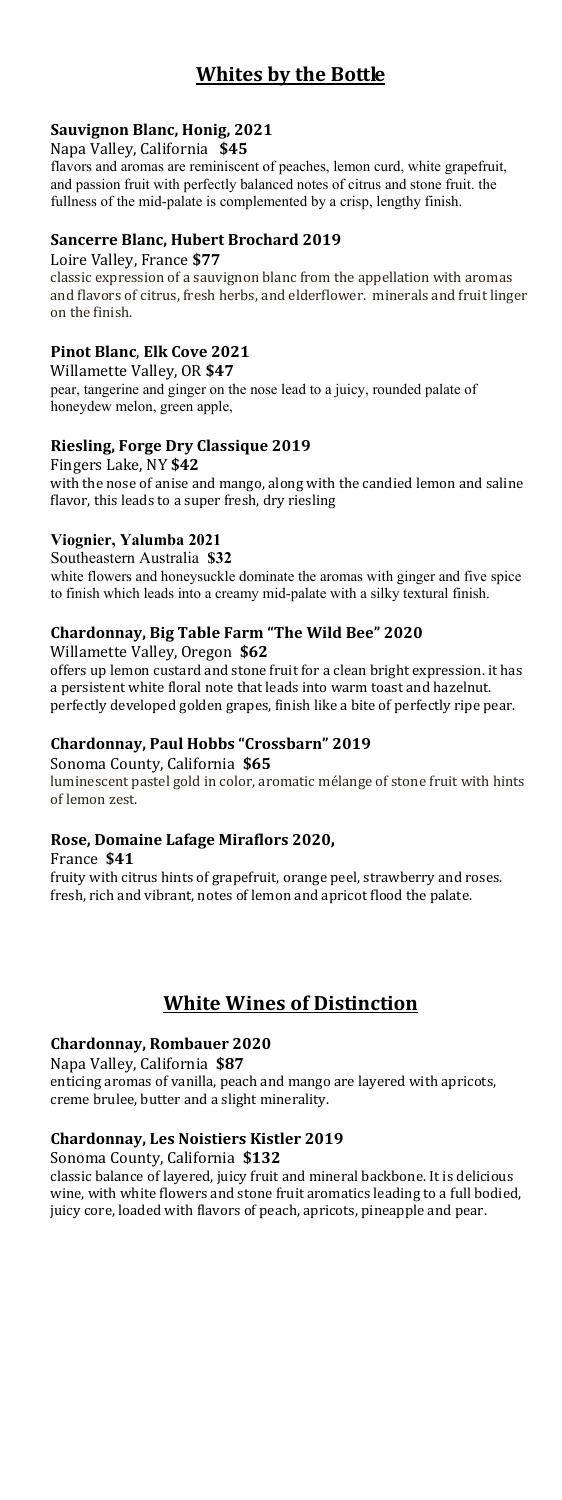# **Reds by the Bottle**

#### **Pinot Noir, Cristom Mt. Jefferson Cuvee 2020** Salem, OR **\$74**

red and blackberry driven, perfumed with fine vanilla cake, damp forest floor, and violets. the wine is juicy and full, with perfectly ripened berry fruits, well-integrated tannins, and mulling spices

#### **Nebbiolo, La Spinetta 2019**

Piedmont, Italy **\$75** is seductive upon entry with licorice, cherry and rose petal nuances. the tannins kick in towards the long, powerful finish

## **Merlot, Two Mountain 2019**

Yakima Valley, Washington **\$43** bright vibrant Bing cherry, blackberry and coffee on the nose followed by ripe red fruits, hints of toffee and vanilla, and soft integrated tannins.

### **Merlot, Truchard 2019**

Napa Valley, California **\$68** aromas of wild blueberry, ripe cherry, and cassis with a touch of cedar and earth. layered with bright flavors of red currants, plum jam, and sweet vanilla.

#### **Malbec, Luca 2018**

Tunuyan, Argentina **\$75** good depth and very lively acidity that leads to an incredibly long finish

### **Zinfandel, Buehler 2018**

Napa Valley, California **\$57** aromas of a briar patch on a hot summer day carry over to the palate and are carried in a mouth-filling, deeply layered, juicy package.

### **Zinfandel, Biale Black Chicken 2020**

Napa Valley, California **\$111** nose is full of vibrant black cherries, strawberries, creme fresh, dried flowers, brown and black spices and bread pudding. the entry is soft and weighty and gives way to supple, round tannins.

## **Bordeaux Blend, Chappellett MTN Cuvee 2020**

Napa Valley California **\$90**

aromas of concentrated fruit and spice, with layers of red currant, cassis, cinnamon, vanilla and clove, as well as hints of earthy forest floor, wild sage and sweet toasty oak.

#### **Bordeaux Blend, Chateau Greysac, Medoc Cru Bourgeois 2016** Medoc, France **\$60**

deep ruby garnet with red berry flavors combined with notes of spice and green bell peppers.

## **Syrah, Owen Roe "Ex Umbris" 2019**

Yakima Valley, Washington **\$451** nose of candied sugarplum, fresh red raspberry swirl throughout. with juicy flavors of blackberry jam, bing cherry compote & cocoa nib

## **Shiraz, Tait The Wild Ride, 2018**

Barossa Valley, Australia **\$45** rich cherry red color, with concentrated aromas of mulberry, spice, rosemary and earthiness with hints of vanilla that jump from the glass. the palate is rich showing ripe and rich fruit, great length and a velvety soft lingering finish.

## **Cabernet Sauvignon, Kith & Kin 2018**

Napa Valley, California **\$96** prepares the palate with aromas of cherry jubilee, coco-dusted red berries, and subtle hints of spice.

## **Cabernet Sauvignon, L'Ecole No 41 2019**

Columbia Valley, Washington **\$69** shows layers of dark fruit, espresso, violet, and herbal notes, layers of blackberry and cassis mingle with dusty tannins through a persistent finish.